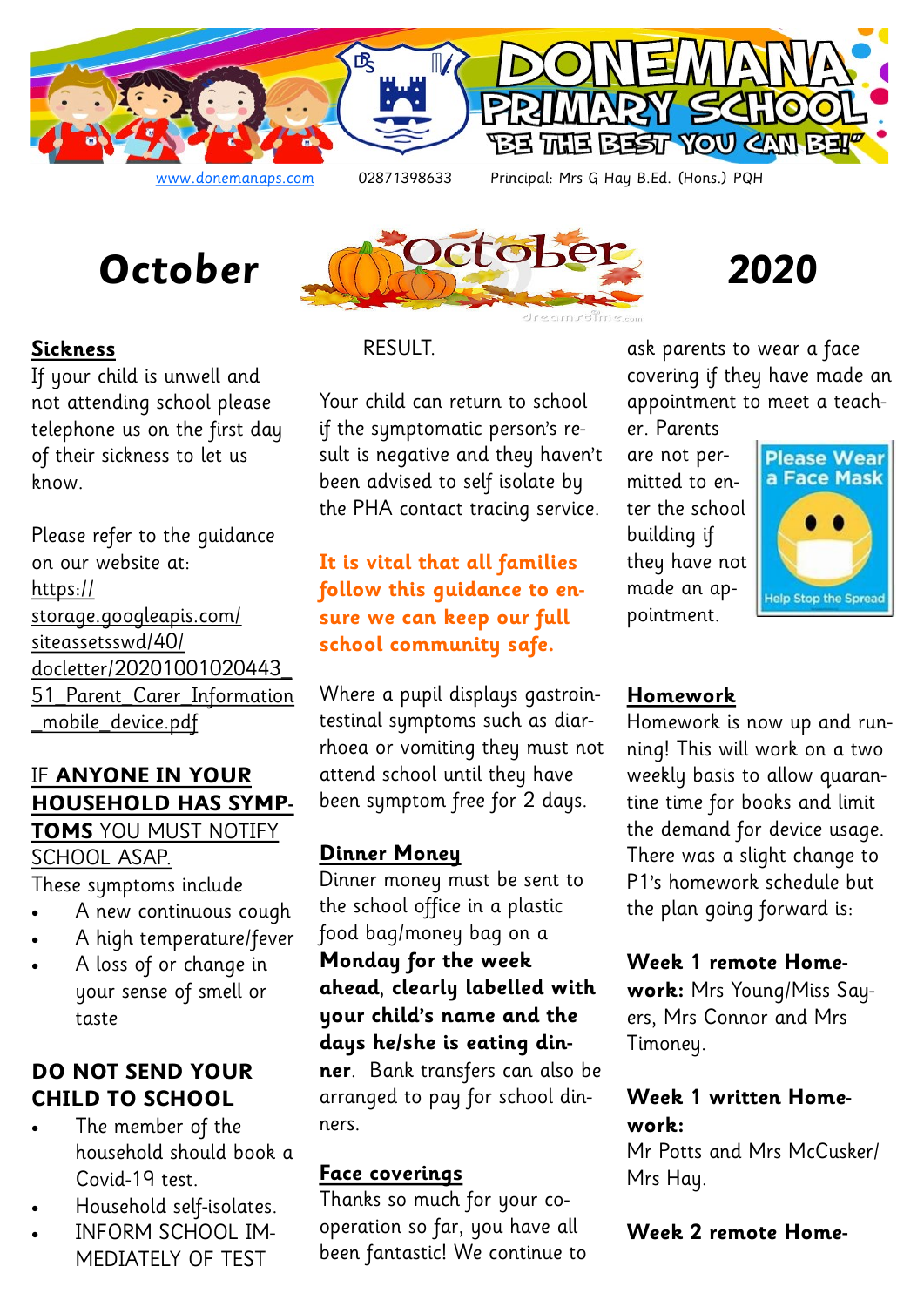#### **work:**

Mr Potts and Mrs McCusker/ Mrs Hay.

## **Week 2 written Homework:**

Mrs Young/Miss Sayers, Mrs Connor and Mrs Timoney.

## **September Superstars**

All of our amazing pupils settled in really well to school life and were able to follow the 'new normal' extremely well. We did have some Pupil of the Month awards given to pupils for some excellent work throughout their first month back at school. They were: **Hannah** in Mrs Young and Miss Sayers' class **Niamh** in Mrs Connor's class **Lilyanna** in Mrs McCusker/ Mrs Hay's class **Yazmin** in Mr Potts'class **Matthew C** in Mrs Timoney's class

# **MyOn**

Some of our pupils have already received their passwords this week for our new online book resource MyOn. Any children still waiting for their password will receive it next week in their homework packs. We hope this continues to encourage our pupils to read as much as possible and reach all of their AR targets!

The family guide for more information is available on our website at https:// www.donemanaps.com/ news/321722-myon-parent-

### and-family-guide/

## **Checklist**

We would encourage all parents and pupils to carry out a checklist of procedures before leaving the house in the morning and again when returning home. Please make sure your child's hands have been thoroughly washed and sanitised as well as continuing to reinforce the 'Catch it, bin it, kill it' routine. Also, when possible, we ask that you continue to monitor your child's temperature.



# **Harvest Assembly**

We plan to deliver a virtual Harvest Assembly this year which will be available on our school website before the half term holidays. This will involve each class performing a harvest celebration and a whole school song. Watch this space!

**Reminder: School will be closed for half term holidays from Wednesday 28th October and will resume as normal on Thursday 5th November.** 

# **Data Collection and Photograph permission**

We have a number of data collection forms and photo permission forms still outstanding. A number of reminders have been sent via the App. If you have not yet completed these forms please do so ASAP. It is vitally important that we have up to date contact details, which we get from the Data Collection form.



# **Temperature checks**

We would like to thank you all for your cooperation and pa-

tience during morning temperature checks. As the weather is now becoming colder, we plan to check pupils' temperatures at their usual entrance points in the school building. We would ask that parents remain waiting at the pedestrian gate for a few minutes to confirm your child's entry into school.

# **Parent Interviews**

Due to the current rise in cases of Covid-19, parent interviews will this year be conducted by telephone at the end of October. Booking a time for your appointment